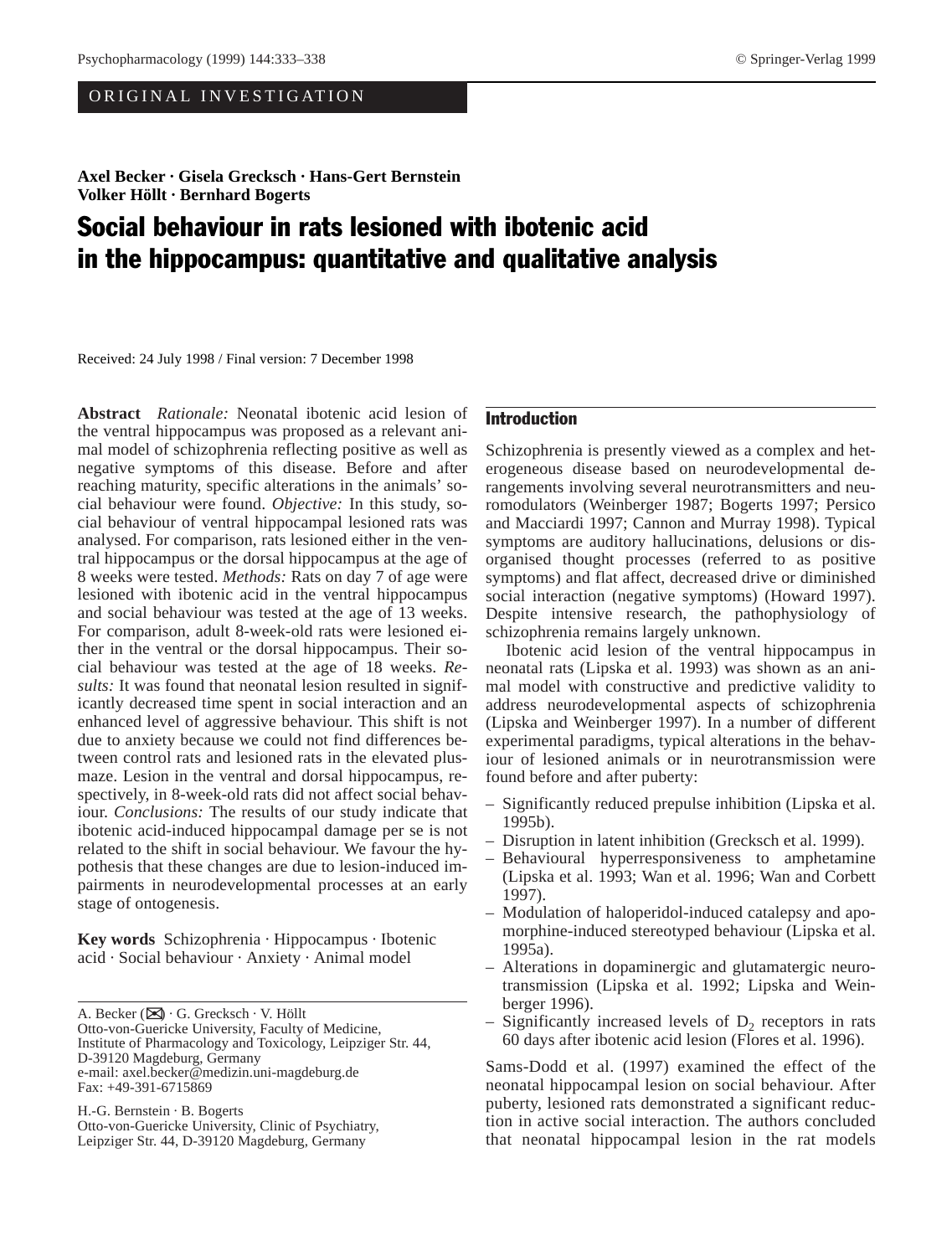some positive as well as negative aspects of schizophrenia.

According to Kay et al. (1987), negative symptoms represent behavioural patterns that are reduced compared with the normal state and include social withdrawal, blunted affect and poor report. In this respect, it would be of interest to perform a detailed analysis of social behaviour in ibotenic acid hippocampal lesioned rats concerning non-aggressive and aggressive components. For that purpose, rats were lesioned at day 7 after birth and their social behaviour was tested at the age of 13 weeks. For comparison, adult 8-week-old rats were lesioned in either the ventral or the dorsal hippocampus and tested in the same paradigm at the age of 18 weeks.

### Material and methods

For all procedures followed, ethical approval was sought prior to the experiments according to the requirements of the National Act on the Use of Experimental Animals (Germany).

#### Animals

Pairs of breeders (permanent breeding) of Sprague-Dawley rats (Shoe:SPRD, Tierzucht Schönwalde GmbH) were housed in Macrolon type IV cages in an animal room under controlled climate conditions (temperature  $20 \pm 2^{\circ}$ C, relative air humidity of 55–60%, light/dark cycle of 12:12, light on at 6:00 a.m.). The rats had free access to commercial pellets (Altromin 1316) and tap water. After birth, the number of pups per litter was balanced to eight to ten. Male pups were weaned 21 days after birth and housed in groups of four or five animals in Macrolon type IV cages in the same room where the parents were sheltered. After week 4 of life, rats were fed with Altromin 1326 pellets.

#### Surgical procedure

#### *Neonatal rats*

Rat pups were lesioned in the ventral hippocampus on day 7 of age. The animals were anaesthetised by hypothermia. After placing in a modified stereotaxic apparatus, an incision was made in the skin overlying the skull and 0.3 µl ibotenic acid (Sigma, 15 µg/µl) or sterile physiological saline was infused bilaterally into the ventral hippocampus (AP=–2.8 mm, ML=3.5 mm, VD= 5.0 mm, relative to bregma) at a rate of 0.15 µl/min. The injector was withdrawn 3 min after completion of the infusion and the incision was closed with surgical tissue adhesive (Histoacryl, B. Braun Surgical GmbH, Melsungen, Germany). The pups were placed on an electric warming pad and then returned to their parents.

#### *Adult rats*

For the lesion in adult rats, 8-week-old male Sprague-Dawley rats bred as described above were deeply anaesthetised with IP 40 mg/kg Nembutal. The animals were placed in a stereotaxic frame. An incision was made, the skull was trepanated (diameter 0.5 mm) and 0.5  $\mu$ l ibotenic acid (15  $\mu$ g/ $\mu$ l) were infused either into the ventral hippocampus (bregma 1 mm above lambda, ML=4.5 mm, AP=–3.0 mm, VD=7.3 mm, relative to bregma; Paxinos and Watson 1986) or the dorsal hippocampus (bregma 2 mm above lambda, ML=3.1 mm, AP=-3.1 mm,  $VD=3.1$  mm, relative to bregma; Paxinos and Watson 1986) as described above.

Ibotenic acid-induced lesion in the dorsal hippocampus in adult rats is unrelated to this model of schizophrenia. These animals were used as an additional experimental group to differentiate between effects due to hippocampal damage and effects related to lesion-induced impairments in neurodevelopmental processes.

#### Behavioural testing

Animals lesioned at day 7 of life were tested 12 weeks after surgery in the social interaction test when the animals were 13 weeks old. Another group of rats lesioned in the ventral hippocampus at the age of 7 days was tested in the elevated plus-maze when the animals were 13 weeks old. Adult animals lesioned either in the ventral or the dorsal hippocampus at the age of 8 weeks were tested at the age of 18 weeks. Testing was carried out between 8:00 and 12:00 a.m. In the present study, only male rats were used.

#### Social interaction test

The general design of the model was adapted from File (1993). The test was performed in an open arena (100 cm×100 cm× 40 cm). The floor was made of smooth black polyvinyl chloride. A video camera on the ceiling of the experimental room was used to score the animals' behaviour in an adjacent room. Lighting in the room was 30 lux and was diffused to prevent shadow in the test arena.

Ten days prior to testing, rats were singly housed (Macrolon type II cages with food and water ad libitum). The cages were located together in racks so that auditory and olfactory contact was maintained.

Two days prior to the test, the animals were familiarised with the arena. For that purpose, each animal was given two 7-min trials (one per day) to explore the apparatus. Between each test, the apparatus was cleaned and wiped. The day prior to testing, rats were allocated to test partners on the basis of pre-treatment (i.e. lesioned with ibotenic acid or infusion of sterile saline solution) and body weight. The difference between the two partners of the same status (i.e. lesioned with lesioned or sham with sham) was within 20 g.

Social behaviour was tested for a 7-min period. The time spent in social interaction was scored and separated into non-aggressive (sniffing, following and grooming the partner, social play) and aggressive behaviour (kicking, boxing, wrestling, aggressive grooming, biting). Each pair was used once only.

After each trial, the test arena was cleaned and wiped.

#### Elevated plus-maze

The plus-maze was made of black polyvinyl chloride and had two open and two closed arms (50×10×40 cm) mounted 50 cm above the floor. The floor of the arms was smooth. White fluorescent tubes were mounted above the maze so that all arms were equally illuminated with 300 lux. For this experiment, separate groups of animals (singly housed) were used.

The rat was placed in the central platform of the apparatus facing an enclosed arm. A camera on the ceiling of the test room was used to score the animal's behaviour from an adjacent room for a 7-min test period by a person blind to the animal's treatment. We measured the number of entries into open and closed arms and the time spent there. Arm entry was defined as all four feet in the arm.

The maze was cleaned following each trial.

#### Histological investigation

After completion of the experiments, the rats were deeply anaesthetised with an overdose of chloral hydrate. After decapitation, the brains were quickly removed from the cranium, fixed in 8% formalin and embedded in paraffin. The specimens were cut into 6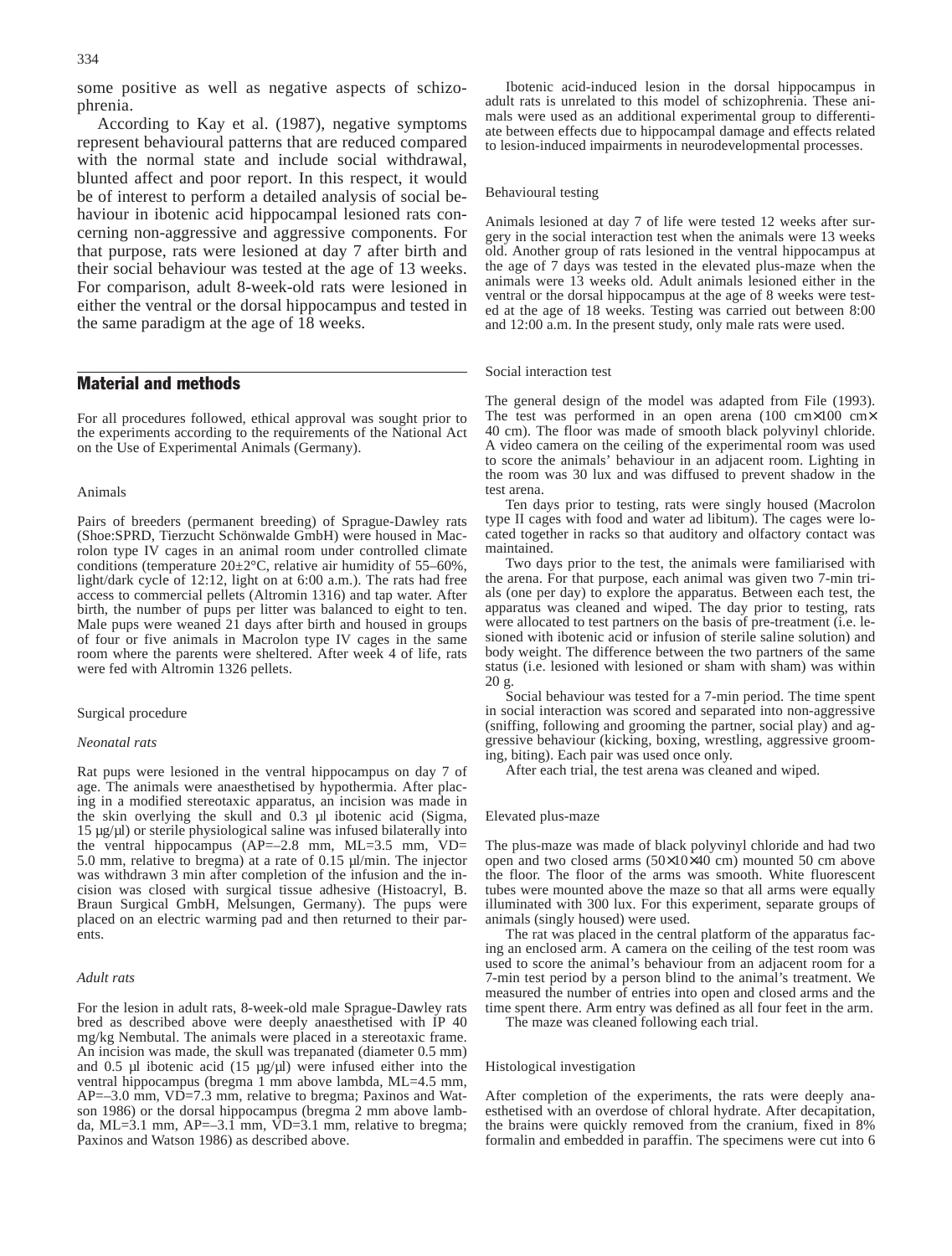µm thick coronal sections using a microtome. Every tenth section was Nissl-stained and subjected to morphological inspection under a light microscope (Leitz).

In order to prove whether possible behavioural differences between neonatally lesioned and adult-lesioned rats are attributable to the time of damage or/and the size of the lesion, we studied by planimetry the dimensions of the tissue lesions from the most rostral to the most caudal aspects (five to seven sections per animal). Right ventral hippocampi of five rats from each group were compared. Sections were coded before the estimation and presented to the investigator in a random manner (i.e. the investigator was blinded to the diagnosis). The atlas of Paxinos and Watson (1986) served as a reference. In animals with ibotenic acid administration into the dorsal hippocampus the treatment was regarded successful if the lesion was restricted to both dorsal hippocampi without having affected the ventral part of the hippocampus or other brain areas.

#### **Statistics**

The statistical analysis was based on Mann-Whitney *U*-test (SPSS+ software). A  $P$ -value  $\geq 0.5$  was considered significant. All data are presented as medians±deviation of the median.

## **Results**

Ibotenic acid lesion in the ventral hippocampus in 7-dayold rats resulted in significant impairments in social behaviour when tested at the age of 13 weeks. As shown in Fig. 1, lesioned rats spent significantly less time in social



**Fig. 1** Social behaviour in rats neonatal lesioned with ibotenic acid in the ventral hippocampus. Age at testing was 13 weeks. *Left panel*: time (s) spent in social interaction, *right panel*: time(%) of non-aggressive and aggressive behaviour in saline-injected control animals and lesioned rats. Control group *n*=9 pairs, lesioned rats *n*=7 pairs. Median±deviation of the median, \**P*>0.05



**Fig. 2** Social behaviour in rats lesioned with ibotenic acid in the ventral hippocampus at the age of 8 weeks. Age at testing 18 weeks. *Left panel*: time (s) spent in social interaction, *right panel*: time(%) of non-aggressive and aggressive behaviour in saline-injected control animals and lesioned rats. Control group *n*=13 pairs, lesioned group *n*=16 pairs. Median±deviation of the median

interaction  $[U(2,12,9) = 18, P=0.01]$ . The ratio of non-aggressive to aggressive behaviour (calculated on the basis of time spent in social interaction) was 79.9:20.1% in saline-injected control rats and 39.9:60.1% in lesioned rats [non-aggressive control versus lesioned and aggressive control versus lesioned  $U(2,12,9)=11$ ,  $P<0.01$  for each]. Interestingly, ibotenic acid lesion in 8-week-old rats either in the ventral or the dorsal hippocampus did not alter social behaviour when the animals were tested at the age of 18 weeks (Fig. 2, Fig. 3). There were no differences in total time spent in social interaction [ventral hippocampus control versus lesioned  $U(2,13,16)=82$ , *P*=0.33, dorsal hippocampus control versus lesioned  $U(2,9,8)=25.5$ ,  $P=0.31$ ] or the ratio of non-aggressive to aggressive behaviour [ventral hippocampus control 99:1%, lesioned 95.3:4.7%, non-aggressive control versus lesioned, *U*(2,13,16)=90.5, *P*=0.54, aggressive control versus lesioned U=82.5, *P*=0.33; dorsal hippocampus ratio non-aggressive:aggressive in saline-injected rats 97.05:2.95%, lesioned 90.7:9.3%, non-aggressive and aggressive (control versus lesioned) *U*(2,9,8)=30.0, *P*=0.56 for each].

To find out whether anxiety contributes to differences found in rats lesioned in the ventral hippocampus at the age of 7 days, an additional test with singly housed animals was carried out in the elevated plus-maze when the rats were 13 weeks old. Figure 4 clearly indicates that no differences between the experimental groups occurred in the parameters time% spent on closed arms  $[U(2,9,7)$ = 31.5, *P*=1.0] and total arm entries [*U*(2,9,7)=29.5, *P*=0.46].



**Fig. 3** Social behaviour in rats lesioned with ibotenic acid in the dorsal hippocampus at the age of 8 weeks. Age at testing 18 weeks. *Left panel*: time (s) spent in social interaction, *right panel*: time(%) of non-aggressive and aggressive behaviour in saline-injected control animals and lesioned rats. Control group *n*=9 pairs, lesioned rats *n*=8 pairs. Median±deviation of the median



**Fig. 4** Behaviour of rats neonatally lesioned with ibotenic acid in the ventral hippocampus in the elevated plus-maze. Age at testing 13 weeks. *Left panel*: percentage of time spent on closed arms, *right panel*: total arm entries. Control group *n*=9, lesioned rats *n*=7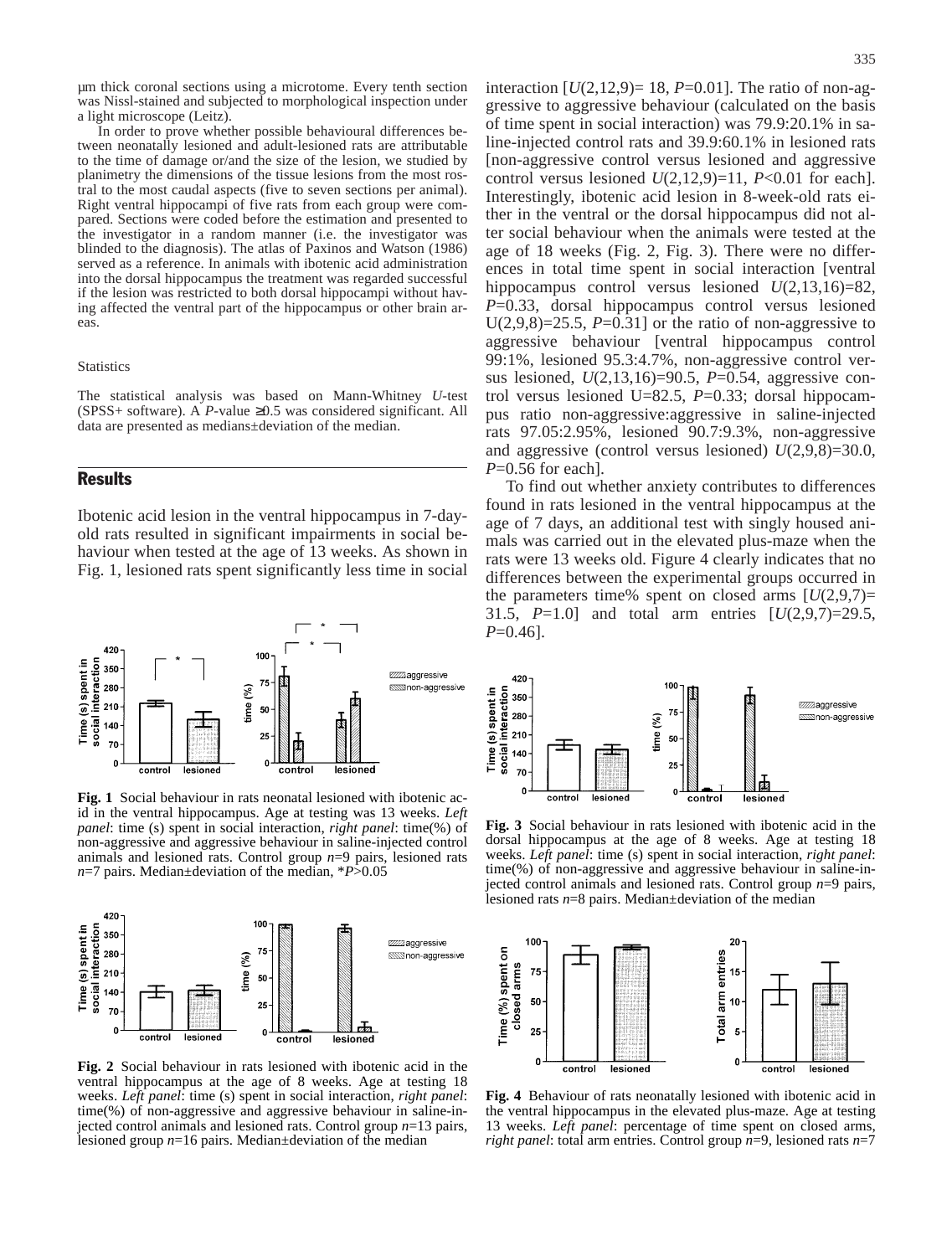**Fig. 5a–e** Photomicrographs of Nissl-stained coronal sections through the brains of rats that received ibotenic acid or saline. **a** Neonatally lesioned animal. The ventral portion of the hippocampus is almost completely destroyed, whereas the dorsal part (*d*) is morphologically intact (level 4.30 mm posterior to bregma). *Bar*=130 µm. **b** Adult-lesioned rat. The excitotoxin generated damage of the ventral but not the dorsal (*d*) hippocampus (level approximately 4.40 mm posterior to bregma). *Bar*=130 µm. **c** Saline-treated rat (control): note that the entire hippocampus is undamaged (level 4.52 mm posterior to bregma) *Bar*= 150 µm. **d** Ibotenic acid treated rat with minor lesion. Neuronal loss is restricted to a small cell population (*arrows*). This animal was removed from data analysis (level approximately 4.75 mm posterior to bregma) *Bar*=130 µm. **e** Rat with ibotenic acid administration into the dorsal hippocampus (*d*). Note massive nerve cell loss and gliosis. Neurons belonging to the CA3 subregion are apparently undamaged. The ventral hippocampus (*v*) is not affected by the treatment (level 4.52 mm posterior to bregma). *Bar*=150 µm



The locations of the lesions were confirmed by careful histological inspection. Photomicrographs of the lesions of the dorsal and ventral hippocampus are seen in Fig. 5 and in Fig. 6. Nissl staining revealed massive neuronal loss and gliosis in the areas of neurotoxin injection. Sometimes, cavitations (Lipska and Weinberger 1995) were observed in close vicinity to the injection site which obviously resulted from tissue atrophy and ventricle enlargement. Animals with no visible or minor damage (Fig. 5d), unilateral lesion only, or tissue destruction affecting other than target structures of injection were not studied further (two animals in this study). Though there were considerable individual differences in the size of lesions (most probably due to either the presence or the absence of cavitations), the average volumes of the lesions were very similar for both groups  $(1.21 \pm 0.45)$ mm<sup>3</sup> for neonatally treated rats versus  $1.24 \pm 0.57$  mm<sup>3</sup> for adult-lesioned animals, both volume estimates being corrected for shrinkage during tissue processing).

## **Discussion**

Our study clearly demonstrates that ibotenic acid lesion of the ventral hippocampus in neonatal rats dramatically altered social behaviour when the rats were tested at the age of 13 weeks. Total time spent in social interaction was significantly decreased in lesioned rats. Moreover, these rats had a higher level of aggressive components in behaviour (Fig. 1). In contrast, ibotenic acid lesion of the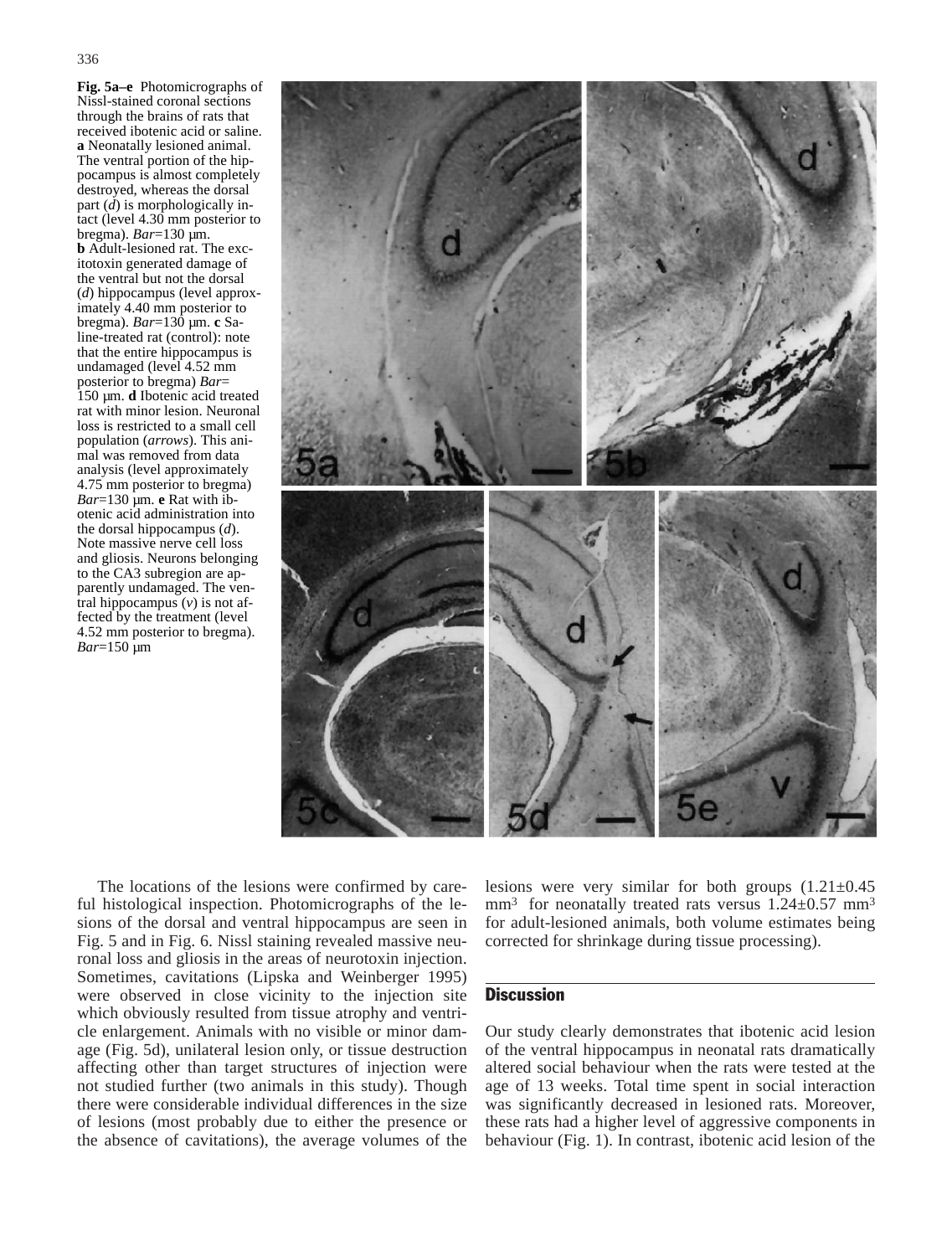**Fig. 6** Lesion boundaries defined as the area of neuronal absence and cavitation of coronal sections from brains of rats lesioned with ibotenic acid. *Arrows* indicate the lesion. Posterior coordinates relative to bregma



ventral and the dorsal hippocampus, respectively, in adult rats did not affect social behaviour when the animals were tested at the age of 18 weeks.

Maaswinkel et al. (1997) described three important aspects of the rodent hippocampus in social behaviour. It plays a role in the formation and application of social knowledge, it is important for behavioural sequencing and it is crucial for the decision about starting, stopping, or continuing a behaviour on the background of other demands resulting from the environment.

Numerous alterations in hippocampally damaged rats and mice have been described (Maaswinkel et al. 1997). Neonatal ibotenic acid lesions of the rat ventral hippocampus resulted in typical behavioural patterns, e.g. reduced prepulse inhibition, disruption of latent inhibition, behavioural hyperresponsiveness to dopaminergic stimulation and alterations in dopaminergic and glutamatergic neurotransmission (Lipska et al. 1992, 1995a,b; Lipska and Weinberger 1996; Wan et al. 1996; Wan and Corbett 1997; Grecksch et al. 1999), and therefore this lesion was suggested to be a relevant animal model reflecting aspects of schizophrenia (Lipska and Weinberger 1997). Interestingly, these alterations are detectable only after sexual maturity. This clearly suggests that disturbed neurodevelopmental processes rather than the lesion per se affect the behaviour of mature animals.

Sams-Dodd et al. (1997) investigated social behaviour in rats lesioned on postnatal day 7 (PD7). PD35 and PD65 lesioned rats spent significantly less time in active social interaction than sham-operated animals. However, the level of locomotor activity was only increased in lesioned PD65 rats. Obviously, alterations in social behaviour are independent of sexual maturity.

Our results (Fig. 1) are in good accordance with those obtained in the study by Sams-Dodd et al. (1997). Beside decreased time spent in social interaction, the ratio of non-aggressive to aggressive components was shifted towards increased aggressiveness. This shift is reliable because it was replicated in a set of subsequent experiments.

Sams-Dodd et al. (1997) reported on the increased levels of anxiety of lesioned rats and the authors concluded that deficits in social interaction might be indirectly caused by anxiety. To test this hypothesis, we examined the behaviour of neonatally lesioned rats in the elevated plus-maze, a widely used and validated animal model of anxiety (Pellow et al. 1985; Hogg 1996; Becker and Grecksch 1996; Rodgers 1997; Rodgers and Dalvi 1997). As shown in Fig. 4, we could not find significant differences between the experimental groups, suggesting that decreased time spent in social contact and increased aggressiveness are independent of anxiety. It is well known that results obtained in exploration tests of anxiety and social tests of anxiety are not unequivocal. Moreover, Lipska and Weinberger (1995b) found that rats with large ventral hippocampal lesions displayed enhanced spontaneous and amphetamine-induced locomotion as compared with controls at PD56, but not at PD35. Small lesions had no effect at any age. Thus, further experiments are needed to clarify whether the different results concerning are due to the different grades of hippocampal damage or, alternatively, a result of different experimental animal models of anxiety.

The hippocampus represents a heterogeneous structure. Its anatomical differentiation may result in functional differentiation. It has been shown that stimulation of the ventral hippocampus serves to facilitate biting attacks greatly, whereas dorsal hippocampal stimulation produces suppression of this response in cats (Siegel and Flynn 1968). Electrical kindling of both hippocampal structures resulted in different seizure scores and specific learning impairments (Becker et al. 1997). To find out whether the location of hippocampal damage and the stage of ontogenesis interfere in inducing shifts in social